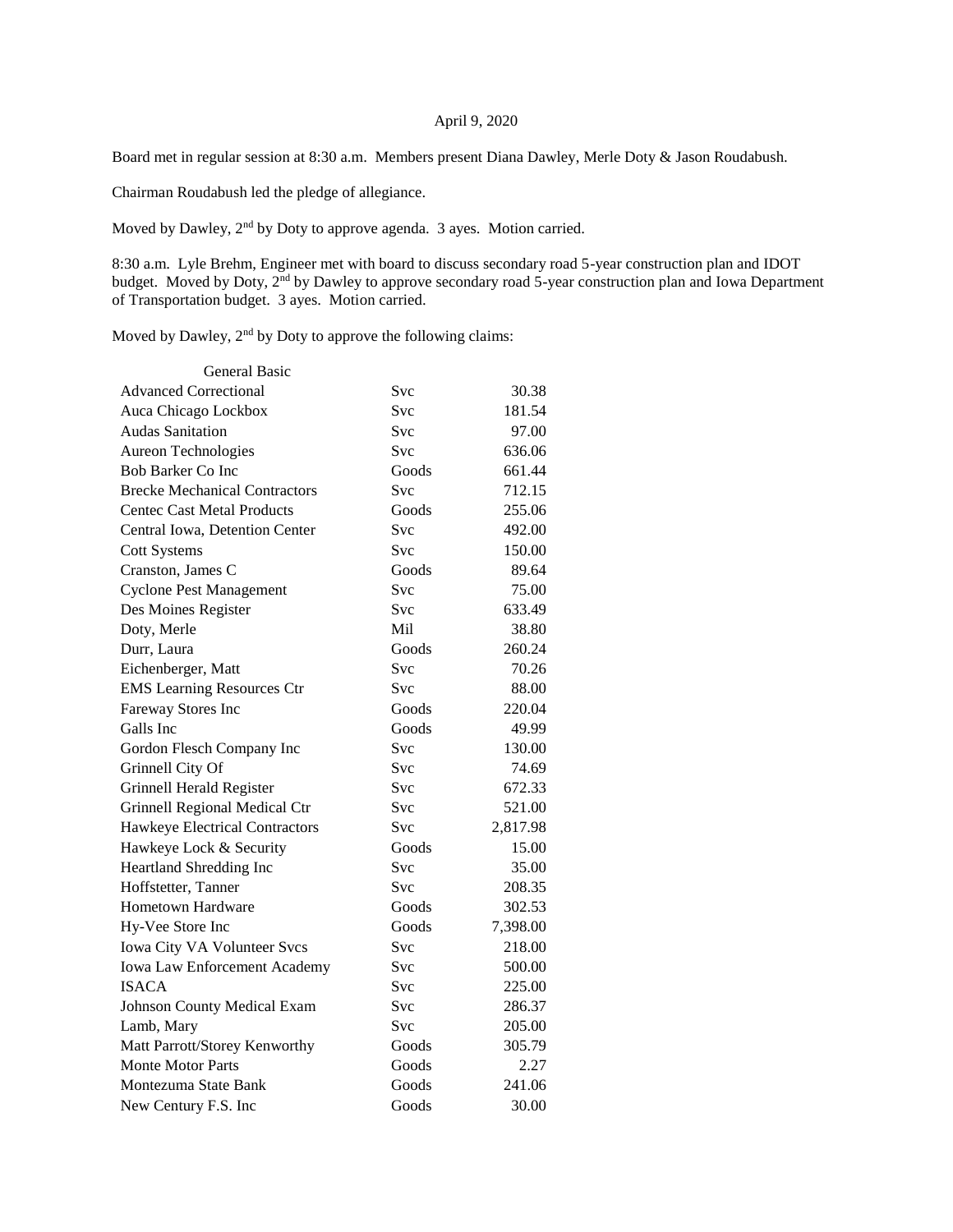| Pakor Inc                            | Goods      | 54.83     |
|--------------------------------------|------------|-----------|
| Peiffer, Nicholas R                  | Svc        | 520.00    |
| Pow Co Employee Health Plan Tr       | Svc        | 480.28    |
| Poweshiek County Sheriff             | Svc        | 58.75     |
| <b>Poweshiek Transfer Station</b>    | Svc        | 41.90     |
| <b>Quill Corporation</b>             | Goods      | 16.73     |
| Ricoh Usa                            | Svc        | 12.09     |
| Robertson, Steve                     | Reimb      | 30.79     |
| Roudabush, Jason                     | Mil        | 101.85    |
| <b>Salsbury Industries</b>           | Goods      | 557.22    |
| Schuck, Russ                         | Svc        | 66.53     |
| Schumacher Elevator Co               | Svc        | 276.20    |
| Signs By Fisher                      | Goods      | 1,076.03  |
| South Park Apartments Llc            | <b>Svc</b> | 100.00    |
| <b>Summit Companies</b>              | Svc        | 1,200.00  |
| Taylor Auto Body, Inc                | Goods      | 79.84     |
| The Depot Express                    | Goods      | 287.70    |
| <b>TIAA Commercial Finance Inc</b>   | Svc        | 277.89    |
| Tompkins, Lyle                       | <b>Svc</b> | 300.00    |
| <b>Total Choice Shipping</b>         | Svc        | 8.96      |
| <b>True Value</b>                    | Goods      | 370.17    |
| <b>United States Cellular</b>        | Svc        | 1,228.82  |
| <b>US Bank Equipment Finance</b>     | Svc        | 563.36    |
| Watts Technologies Inc               | Svc        | 3,885.00  |
| <b>Wheeler Construction</b>          | <b>Svc</b> | 3,506.15  |
| Windstream                           | Svc        | 555.48    |
| <b>Windstream Communications Inc</b> | Svc        | 1,080.00  |
| General Supplemental                 |            |           |
| Henry M Adkins & Son Inc             | Svc        | 3,955.92  |
| Matt Parrott/Storey Kenworthy        | Goods      | 1,784.14  |
| Postmaster                           | Goods      | 1,650.00  |
| Poweshiek County EMA                 | Approp     | 21,750.00 |
| <b>MH/DD</b>                         |            |           |
| Poweshiek County Auditor             | Svc        | 600.00    |
| <b>Quill Corporation</b>             | Goods      | 94.82     |
| Windstream                           | Svc        | 272.03    |
| <b>Rural Services Basic</b>          |            |           |
| <b>Brownells</b> Inc                 | Goods      | 183.48    |
| Des Moines Register                  | Svc        | 22.04     |
| Ems Learning Resources Ctr           | <b>Svc</b> | 88.00     |
| Grinnell Herald Register             | Svc        | 16.67     |
| Leading Edge Builders                | Goods      | 21,425.00 |
| New Century F.S. Inc                 | Goods      | 2,865.76  |
| <b>Quill Corporation</b>             | Goods      | 70.96     |
| Taylor Auto Body, Inc                | Svc        | 135.00    |
| The Depot Express                    | Goods      | 807.43    |
| The Record                           | Svc        | 8.60      |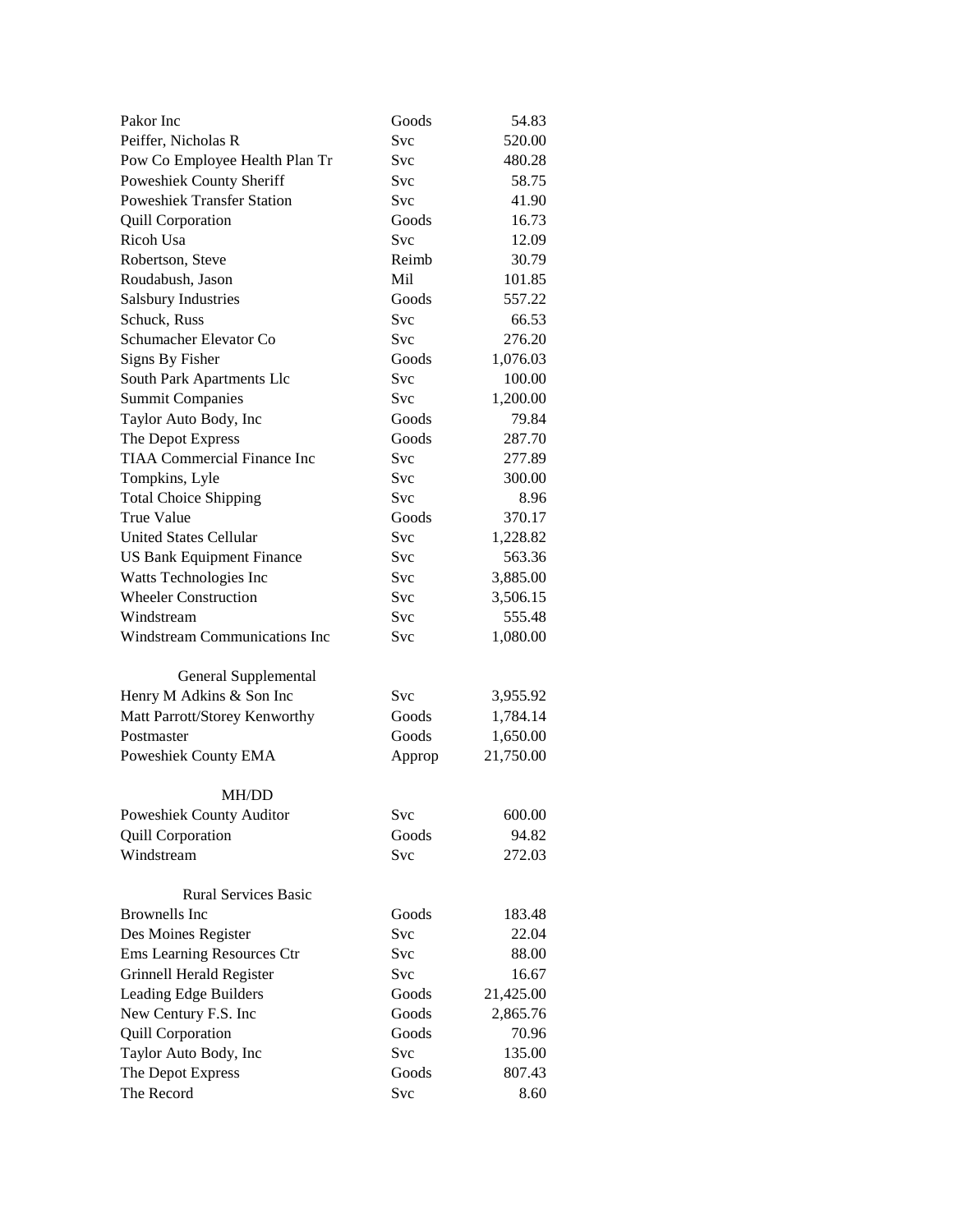| Urfer, Jim                            | Svc        | 500.00     |
|---------------------------------------|------------|------------|
| Vannoy Chevrolet Co                   | Svc        | 128.35     |
| Verizon                               | Svc        | 40.01      |
| Windstream                            | Svc        | 50.32      |
|                                       |            |            |
| <b>Sanitary Disposal</b>              |            |            |
| <b>HLW</b> Engineering Group          | Svc        | 2,125.00   |
|                                       |            |            |
| Pow Co Urban Renewal #3               |            |            |
| <b>JCG</b> Land Services, Inc         | Svc        | 72.50      |
|                                       |            |            |
| Secondary Road                        |            |            |
| Airgas Usa LLC                        | <b>Svc</b> | 3,037.05   |
| <b>Alliant Energy/IPL</b>             | Svc        | 328.43     |
| American Legion Blakley Steven        | Svc        | 335.00     |
| Arnold Motor Supply Inc               | Goods      | 415.31     |
| Auca Chicago Lockbox                  | Svc        | 513.23     |
| <b>Audas Sanitation</b>               | Svc        | 178.13     |
| <b>B3</b> Computers                   | Goods      | 1,696.80   |
| <b>Bauer Built</b>                    | Goods      | 7,422.80   |
| <b>Brooklyn Building Center</b>       | Goods      | 51.76      |
| <b>Brooklyn Mun Utilities</b>         | Svc        | 880.84     |
| <b>Brooklyn Mut Telecommunication</b> | Svc        | 27.77      |
| Calhoun-Burns & Assoc Inc             | <b>Svc</b> | 2,798.20   |
| Central Iowa Salvage                  | Svc        | 759.22     |
| Cintas Corporation                    | Goods      | 262.10     |
| Deep River City Of                    | Svc        | 54.36      |
| Des Moines Register                   | <b>Svc</b> | 64.59      |
| Douds Stone LLC                       | Goods      | 30,042.79  |
| Durr, Laura                           | Goods      | 260.24     |
| <b>Fastenal Company</b>               | Goods      | 83.76      |
| <b>Gatr Truck Center</b>              | Goods      | 6,156.64   |
| Grimes Asphalt & Paving Corp          | Goods      | 4,879.32   |
| Grinnell City Of                      | <b>Svc</b> | 73.59      |
| Grinnell Herald Register              | Svc        | 42.42      |
| <b>Heartland Coop</b>                 | Goods/Svc  | 183.33     |
| Henderson Products Inc.               | Goods      | 271.24     |
| Hickenbottom Inc                      | Goods      | 1,403.42   |
| Hoffstetter, Tanner                   | Svc        | 783.80     |
| Hometown Hardware                     | Goods      | 33.63      |
| Illowa Culvert & Supply               | Goods      | 33,652.00  |
| John Deere Financial                  | Goods      | 5.58       |
| Key Cooperative                       | Svc        | 665.77     |
| Krivachek Janitorial Supply           | Goods      | 164.00     |
| Malcom Lumber                         | Goods      | 80.63      |
| <b>Manatts</b> Inc                    | Goods      | 10,450.43  |
| Martin Marietta Materials             | Goods      | 342,037.02 |
| <b>Metal Culverts Inc</b>             | Goods      | 18,730.80  |
| Mid American Energy                   | Svc        | 201.13     |
| Monte Motor Parts                     | Goods      | 218.44     |
|                                       |            |            |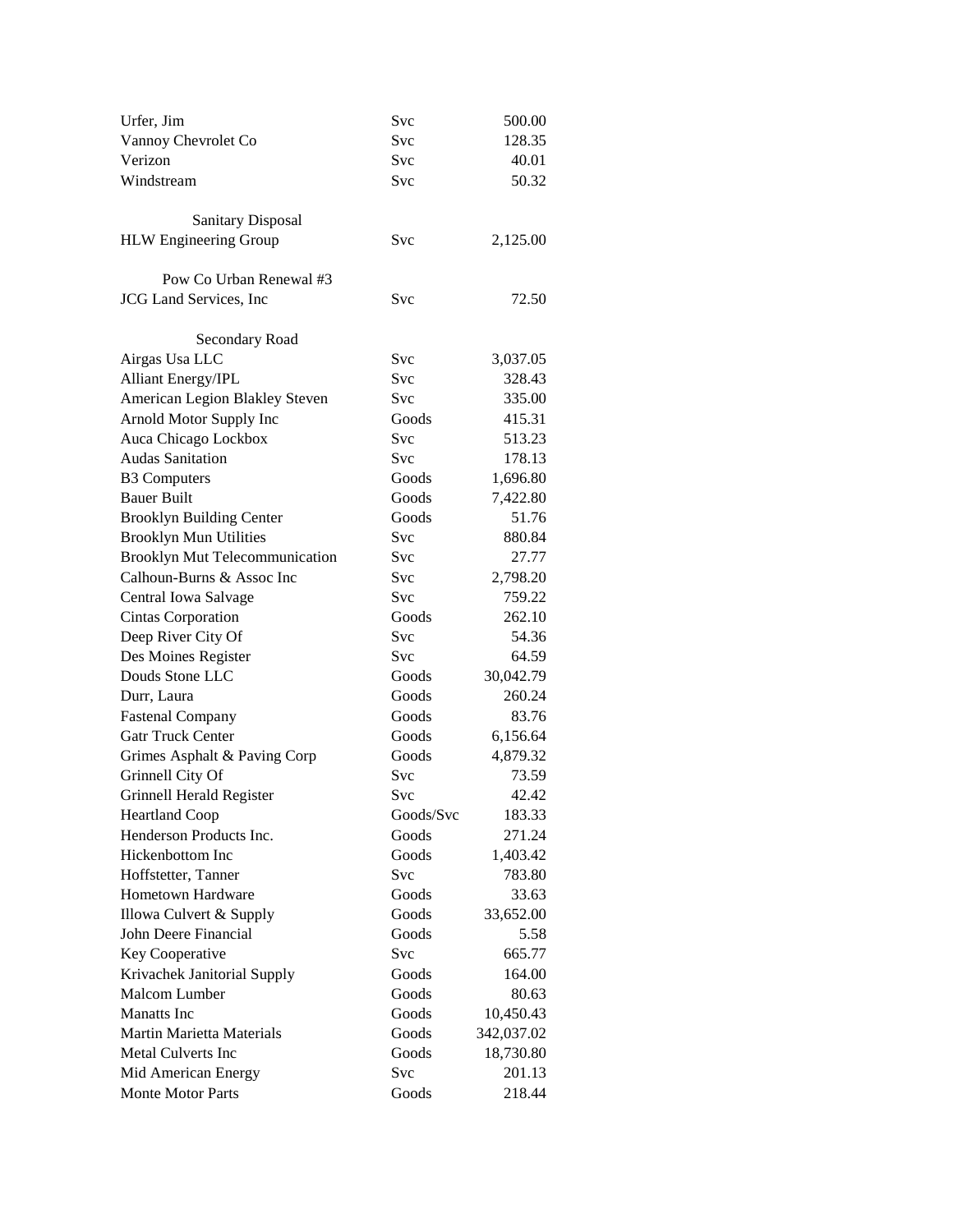| Morrison Enterprises Inc           | Goods/Svc | 129.00    |
|------------------------------------|-----------|-----------|
| Mutual Wheel Co                    | Goods     | 828.54    |
| Napa Auto Parts                    | Goods     | 276.33    |
| Norsolv Systems Environmental Svcs | Svc       | 143.95    |
| OHalloran International Inc        | Goods     | 650.11    |
| <b>Oreilly Auto Parts</b>          | Goods     | 129.59    |
| Pauls Ace Hardware Inc             | Goods     | 6.49      |
| Pow Co Employee Health Plan Tr     | Svc       | 1,921.12  |
| <b>Poweshiek Water Assn</b>        | Svc       | 111.00    |
| <b>Quill Corporation</b>           | Goods     | 22.28     |
| Rockmount Research & Alloys, Inc   | Goods     | 884.17    |
| Sadler Power Train                 | Goods     | 341.96    |
| Snap On Tools                      | Goods     | 35.25     |
| Tama County Highway Dept           | Svc       | 23,210.87 |
| Taylor Auto Body, Inc              | Svc       | 70.00     |
| Tifco Industries, Inc.             | Goods     | 1,592.90  |
| <b>TIP Rural Electric Coop</b>     | Svc       | 174.00    |
| Verizon Connect Nwf Inc            | Svc       | 1,326.25  |
| <b>Walmart Business</b>            | Goods     | 20.37     |
| Wex Bank                           | Goods     | 1,643.30  |
| Windstream                         | Svc       | 423.28    |
| Ziegler Inc                        | Goods     | 3,685.27  |
|                                    |           |           |
| <b>Sheriff Commissary</b>          |           |           |
| Reliance Telephone Inc             | Goods     | 1,100.00  |
| <b>Swanson Services Corp</b>       | Goods     | 321.97    |
| Watts Technologies Inc             | Svc       | 214.00    |
|                                    |           |           |
| <b>Emergency Management Agency</b> |           |           |
| Paul, Brian                        | Reimb     | 44.95     |
| The Depot Express                  | Goods     | 170.10    |
| Verizon                            | Svc       | 40.01     |
| Windstream                         | Svc       | 119.46    |
|                                    |           |           |
| E-911                              |           |           |
| Alliant Energy/IPL                 | Svc       | 25.46     |
| Brooklyn Mut Telecommunication     | Svc       | 189.20    |
| Cooperative Telephone Co           | Svc       | 309.48    |
| Disney-Bruggeman, Dawn             | Svc/Mil   | 2,358.42  |
| Poweshiek County Secondary Road    | Reimb     | 4,376.28  |
| Dept                               |           |           |
| <b>TIP Rural Electric Coop</b>     | Svc       | 103.53    |
| Verizon                            | Svc       | 280.13    |
| Windstream                         | Svc       | 1,526.35  |
|                                    |           |           |
| Assessor                           |           |           |
| <b>Business Card</b>               | Goods     | 1,488.72  |
| Matt Parrott/Storey Kenworthy      | Goods     | 82.96     |
| Pow Co Employee Health Plan Tr     | Svc       | 960.56    |
| <b>Scantron Service Group</b>      | Goods     | 265.00    |
| Windstream                         | Svc       | 63.39     |